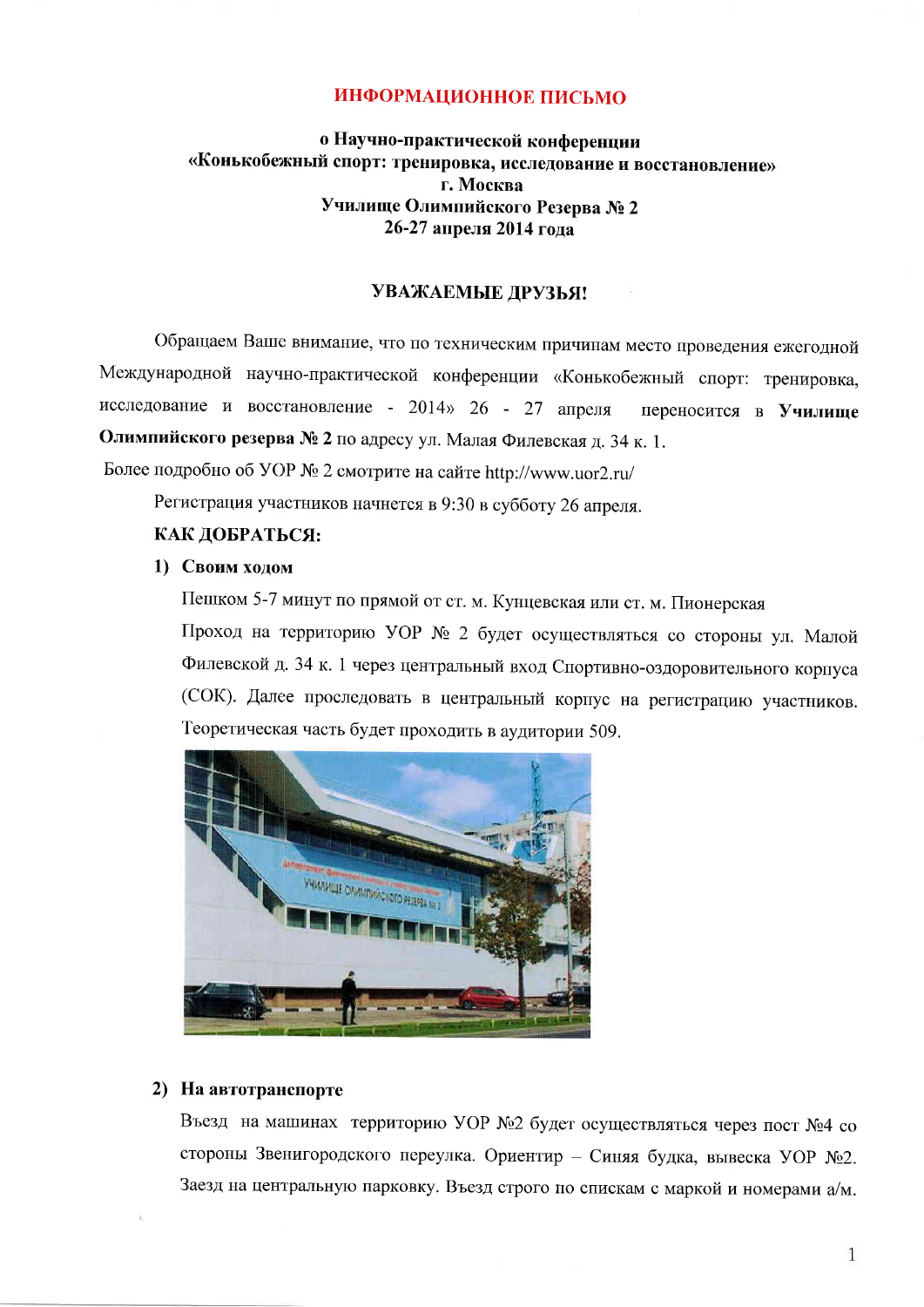Информацию на пропуска необходимо подать на email info@russkating.ru до 12:00 25 апреля 2014.

### ВНИМАНИЕ!!!

На территории УОР № 2 действует строгий пропускной режим! Доступ на территорию будет осуществляться согласно заранее поданным от Союза конькобежцев России утвержденным спискам.

Если информация по участникам еще не подана, просим срочно прислать ФИО, субъект, должности и контактные телефоны участников на адрес info@russkating.ru или сообщить по телефону +74957254676 или 89037656063

Расходы по командированию представителей: проживание, питание, проезд и оплата багажа до места проведения и обратно, страхование жизни за счет командирующей организации.

#### **РАЗМЕЩЕНИЕ**

На территории УОР №2 имеется общежитие, в котором возможно заселение в трехместных номерах только по предварительной брони по цене 600 руб. койко-место или 1800 руб. номер в сутки. Время заезда в 12:00, выезд/расчетный час в 14:00

Лля брони номера необходимо срочно сообщить даты заезда на адрес info@russkating.ru или сообщить по телефону +74957254676 или 89037656063

#### ПРОГРАММА

| 26 апреля, суббота     | Регистрация участников с 9:30 до 10:00           |
|------------------------|--------------------------------------------------|
|                        | Начало в 10:00                                   |
|                        | Общая теоретическая часть (коньки/шорт-трек)     |
|                        | Окончание в 17:00                                |
| 27 апреля, воскресенье | Начало в 10:00                                   |
|                        | Теоретическая часть (раздельно коньки/шорт-трек) |
|                        | Заседания Технических комитетов                  |
|                        | 16:00 - Подведение итогов, Вручение сертификатов |
|                        | Отъезд                                           |
|                        |                                                  |

Лекторы и темы: Зеличенок Вадим Борисович (Директор Московского регионального центра развития ИААФ, Член совета IAAF) Международный опыт в системе подготовки и переподготовки и тренерских кадров; Малышев Григорий Андреевич (Заместитель директора компании InnoSport (ООО «Спортивные технологии») «Использование системы видеоанализа Dart Fish в тренировочном процессе»; Панов Герман Михайлович (Член